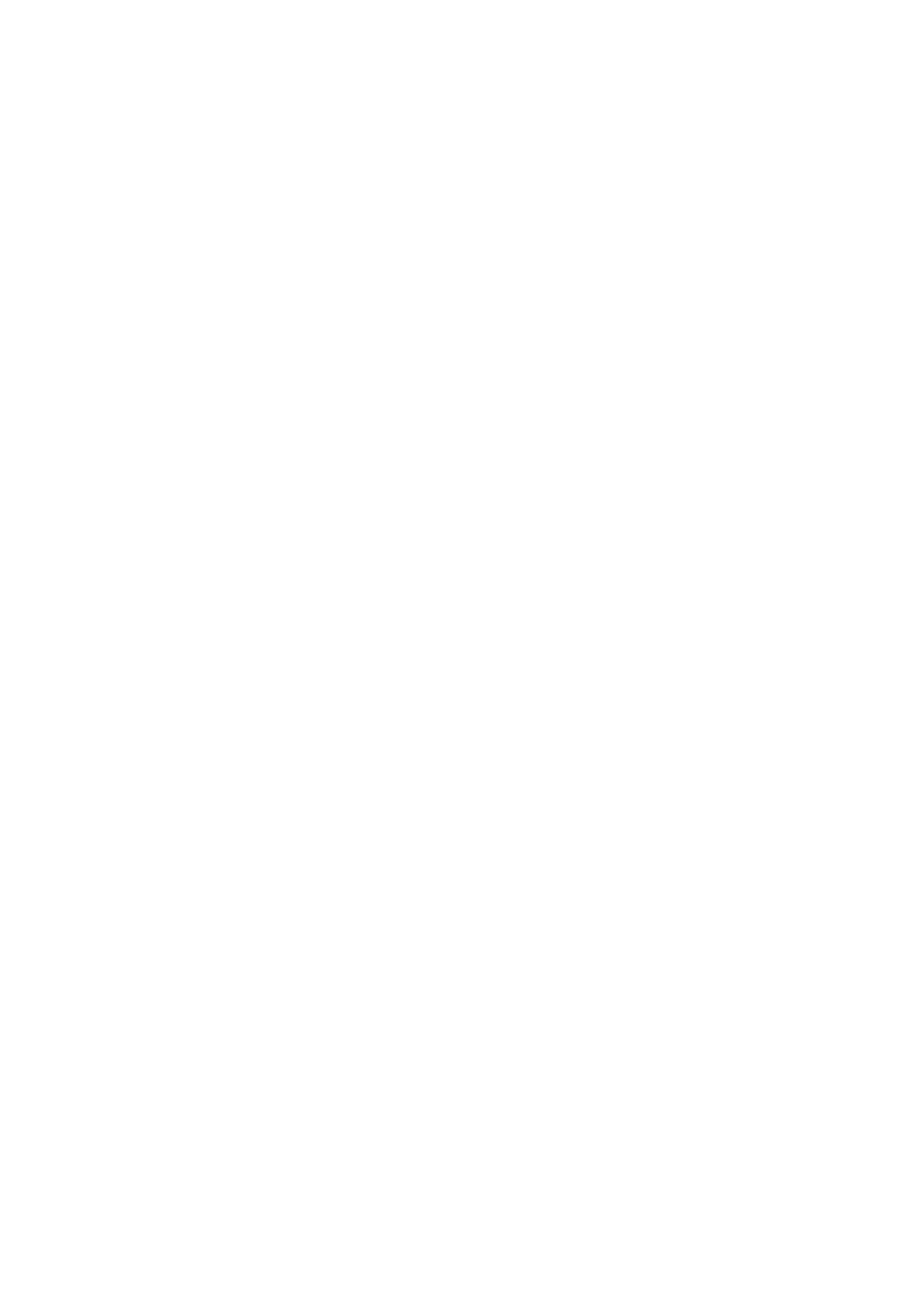#### **About the Charity**

People in Harmony, a charity and a company limited by guarantee, was set up in 1972 to support people living in mixed race families. Over the years attitudes to and experiences of mixed race people have changed, although the need for support is as important as ever. As statistical information from the 2001 Census has become available there seems to be an increased interest in mixed race matters and a steady number of enquiries from the students wishing to study



aspects of mixed race experience and from the media have been received. There is now a greater acceptance that mixed race cannot be swept under the carpet or subsumed into the 'black' or 'other' designations but requires investigation and services more sensitively prepared for mixed race people and families.

PIH continues to contribute to debates and to respond to media requests for information and discussion. It also continues to support to those experiencing problems, for example within the education system and social care. This has been an important aspect of PIH work over the decades. So too has the encouragement offered to people seeking to examine their social experiences, the newsletter and website offer ample opportunities for such activity.



The services which the charity provides to its members, the public, voluntary and statutory organisations as well as the media and researchers include support and information on a range of mixed race issues. We are able to assist with members who are willing to be interviewed by the media, to support and participate in research projects, to link up with other members and to facilitate, or speak, at conferences and

seminars for statutory bodies. We also sell a range of resources including books and dvds. These services are part of the core work of the charity that meets our objective of advancing the education of the public in matters pertaining to the promotion and achievement of equality of opportunity for persons of different racial groups.

This has been another busy and challenging year for People in Harmony and we have worked together to maintain services and take on new challenges. The sale of the Slough premises has required the relocation of regular committee meetings. The Gestalt Centre in east London has provided a very suitable place for meetings which is convenient and which has ample space and facilities.

#### **Committee and volunteers activity**

The committee elected at the 2009 AGM has served with the additional help of Cindy Matthews, Steven Evans was voted on to board and during the year took on the role of company secretary from Adrian Rollins. Emmanuel Nnatuanya has been co-opted during the year with the expectation that he will serve as Treasurer. Slough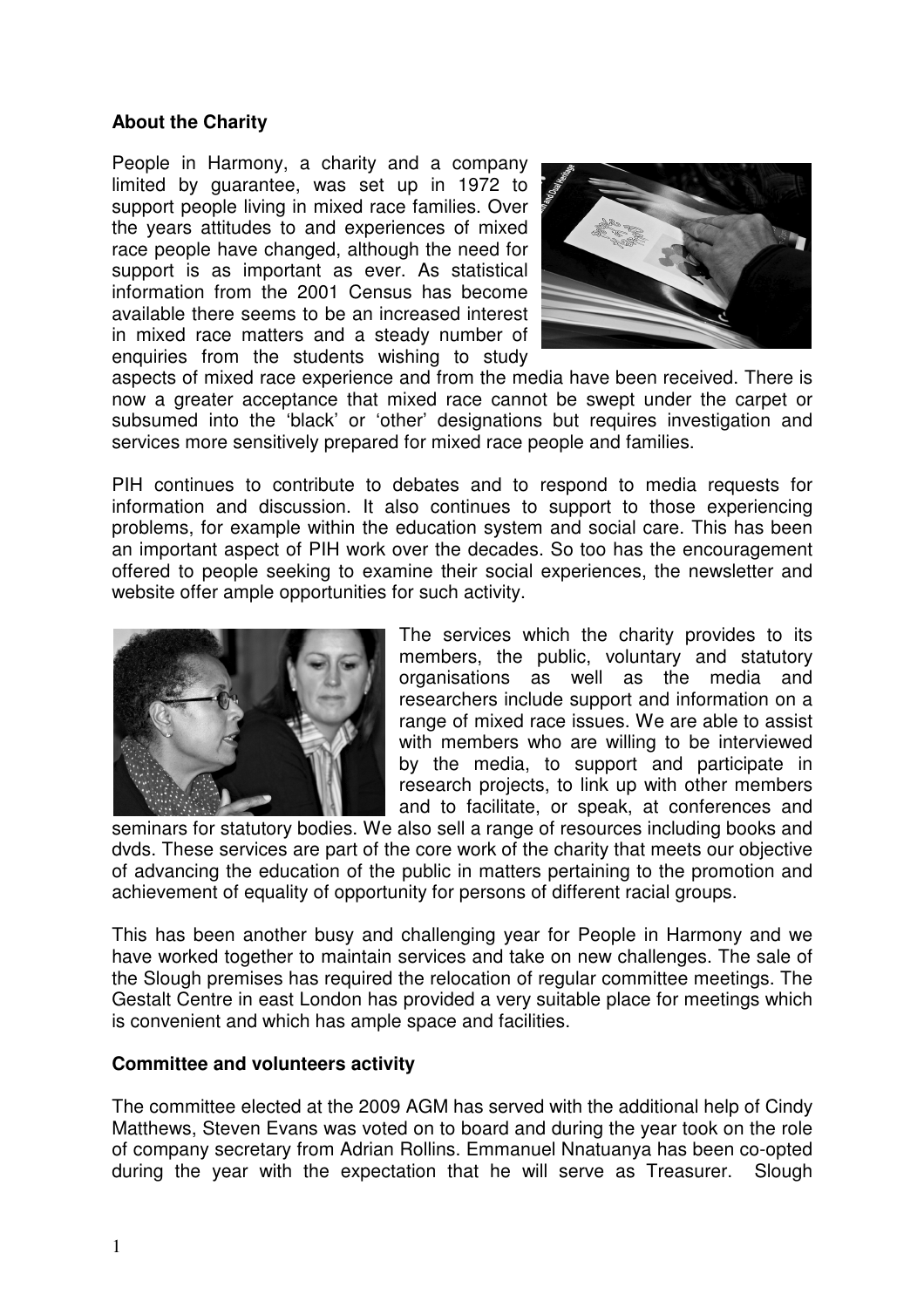Volunteer Bureau have been helpful in putting us in contact with people interested in volunteering.

The usual business of People in Harmony has continued, providing services to both members and the public. The telephone line has offered information and support for families under pressure from statutory services and others. This is part of the 'unseen' value of PIH, which not everyone is aware of.

The Newsletter, which is regularly published for members, with copies sent to enquirers, continues to be published and is a valued resource. It includes articles, information, research, poetry, resources and personal experiences written by both members and non-members living here and abroad. The newsletter also carries information about forthcoming events and reports of PiH conferences and contributions to seminars and conferences organized by other agencies.

The website, maintained by Matt Hoskins and hosted by New Information Paradigms is a source of interest all over the world with monthly hits peaking at over 22,500, and visits at over 5,000. Many people use the contact details to get in touch with People in Harmony. Although the majority of our members are in the UK we have, for example, members in Germany and value all the opportunities to reach out which the website offers. Matt has adapted a Joomla



design to use as a new template for our website. We have received volunteer help from Sonja Lund through it4communities and she worked on setting up the pages on the new website and transferring material. A research page has been added and this will provide information on current and past mixed race research. There remains updates to be made to some of the pages and new material added and will then be ready to be launched. Using the Joomla software enables more people to assist with updates and regular maintenance. The members and committee e-lists continue to be well used forums for debate and for discussing business.



The Annual Conference in 2009 took the form of a discussion about future plans and strategies for the Charity. This was facilitated by Carmel O'Brien, community development worker Slough CVS. Carmel kindly produced a report of the discussions and has continued to offer support during the year in matters such as finance and employment of a paid worker.

People in Harmony has participated in the continuing ESRC seminar series on mixedness and mixing held at London South Bank University and the London School of Economics. These events have gathered together insights from academics and practitioners interested in exploring aspects of life for people from 'mixed racial and ethnic backgrounds' and their families. At the final seminar Val Hoskins and Jill Olumide gave a presentation on behalf of PIH and participated in the discussion.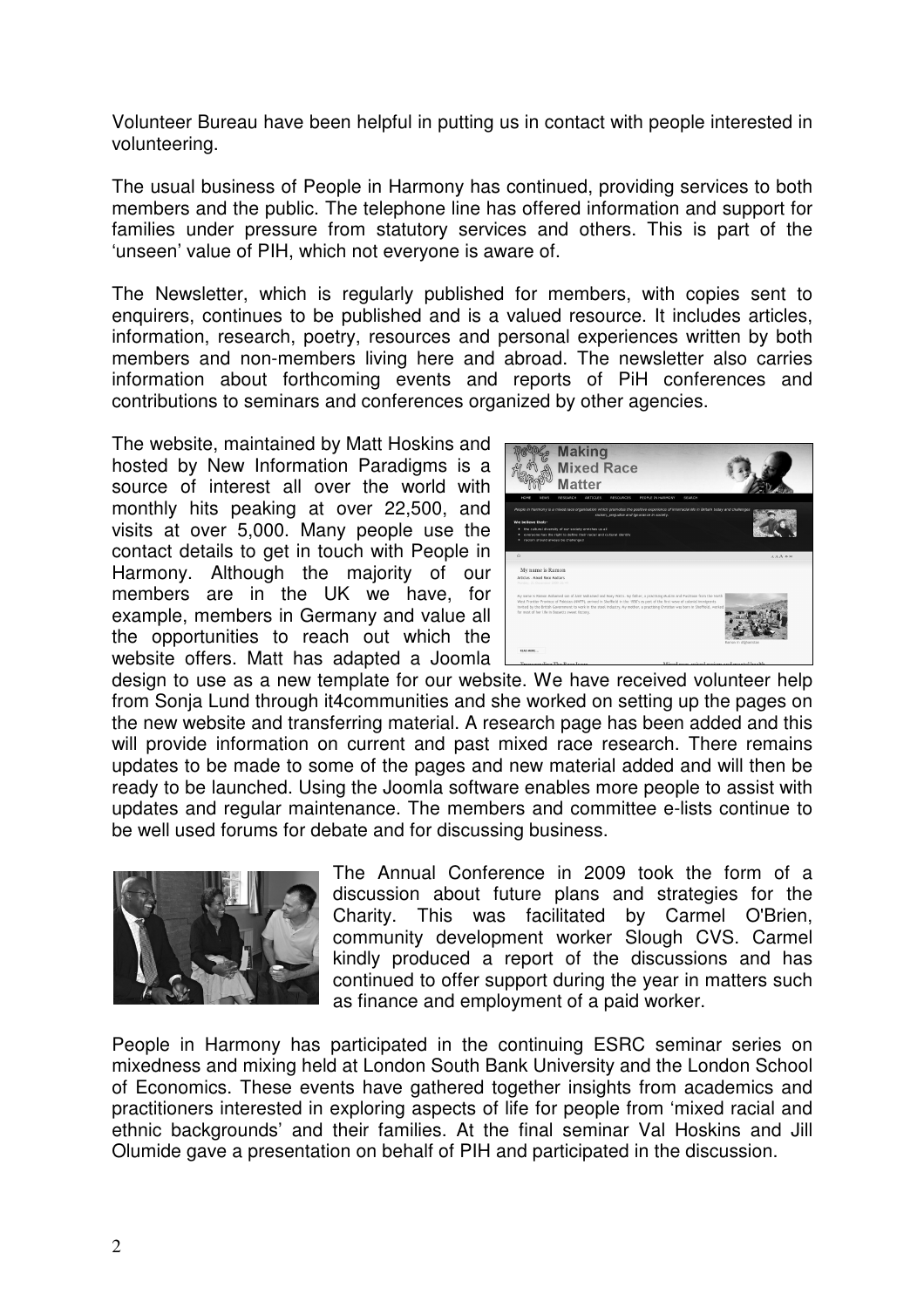A second conference in collaboration with Central Conference Consultants was held at the King's Fund entitled Mixed Race, Mixed Racism and Mental Health. Speakers from a broad range of interests in the subject made for a very well received programme. A grant of £500 was made by the Zeena Ralph Memorial Fund in order to produce a conference report. The report is in hand and



will soon be available; meanwhile a synopsis has been published in the Newsletter.

Education is a major objective of People in Harmony and the Charity is currently working towards a third collaboration with CCC, this time for a conference on the subject of mixed race and social care to be held at the School of Oriental and African Studies in November 2010.

#### **Review of Annual Business**

Our income comes from membership fees, donations and sales of publications but these sources do not cover our core costs and we rely on additional income from grants.

At present the proceeds from the sale of premises is set aside pending a decision on future purchase of property.

We plan to raise grants both for project and core activities, although this is not easy in the present economic climate. Meanwhile we continue to maintain a presence in national debates and to raise the profile of the Charity. In addition our core functions are maintained through fees and donations.

The annual subscription is due to be paid on  $1<sup>st</sup>$  April each year and with an increasing number of subscriptions being paid by standing order this assists with the administration work of the charity.

Committee meetings during the past year have been held at the Gestalt Centre, London and using telephone conference calls.

#### **Staffing**

Following a decision taken at the 2009 AGM, we have appointed a part time worker Rienkje Attoh who now has a contract to assist with items of work such as events organisation and publicity. Rienkje has been interviewed and has started to work.

Cathy Douglas has continued to manage the sale of resources and publications for The Charity and we are grateful to her for the funds this generates.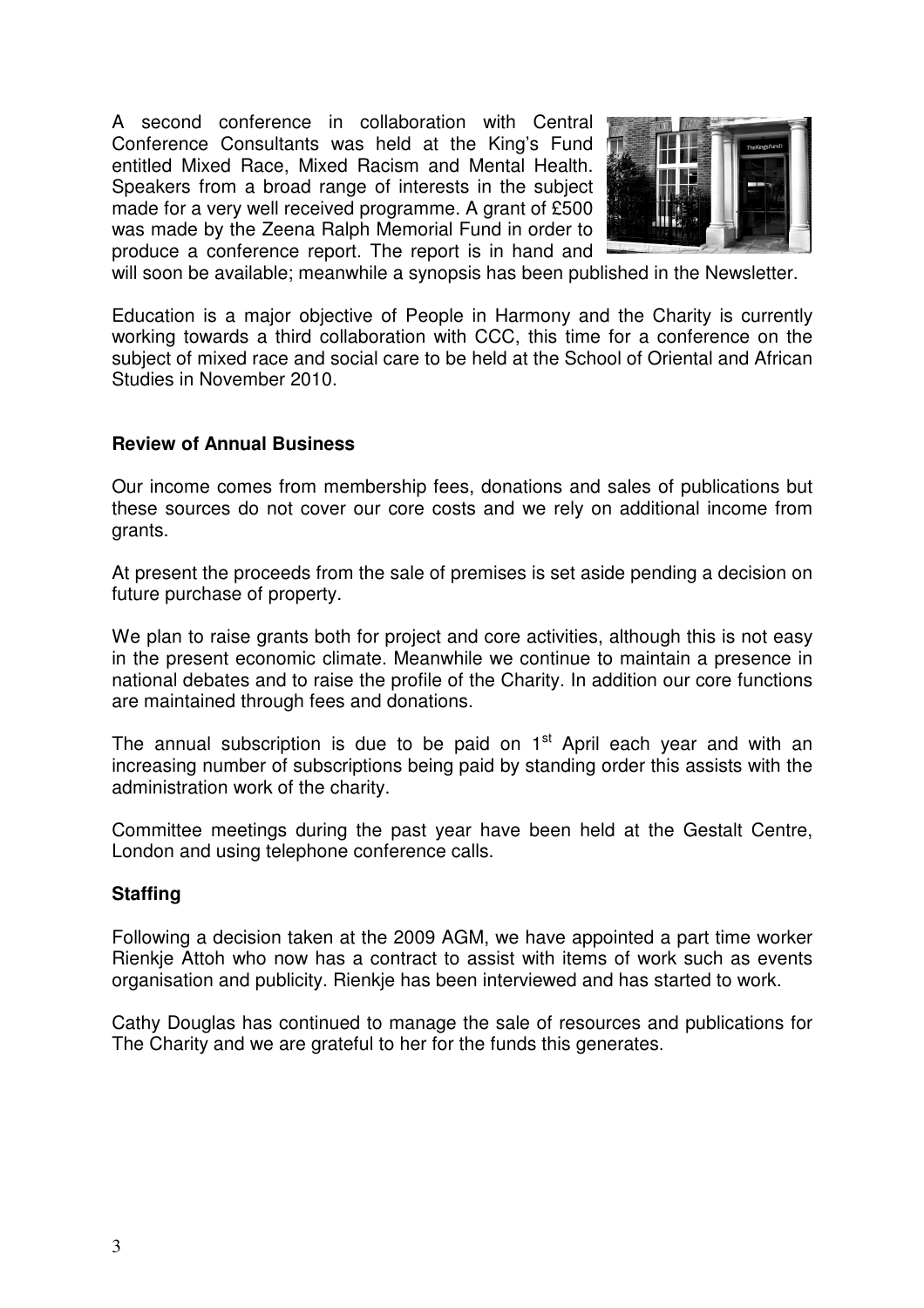#### **The year ahead**

The Annual Conference theme for 2010 is Mixed Race and The Arts and artists from a variety of artistic media have been booked. This is an interesting departure from our usual focus on aspects of public service.

With regards the recruitment of trustees and volunteers, the search will continue for people with specific skills and interests, in particular for someone able to take on the work of membership secretary. Another important skill much needed is fund raising with the continuing need to raise grants for core and project funding.

The Mixed Race and Social Care Conference is already being planned with CCC and a number of speakers have been secured.

There will be ongoing effort to improve communications with the public and with members. Facebook pages have been used to publicise our 'Mixed Race & The Arts' Annual Conference for example.

#### **And finally....**

We are grateful to the Zeena Ralph Memorial Fund for a grant of £500 which enables us to publish a report of our 2009 public sector conference.

We thank all the volunteers and members who carried out many hours of voluntary work and who have supported the aims and objectives of People in Harmony. We look forward to continuing support and development in the year ahead.

We welcome people with ideas and time to come forward, to get involved and to help further develop the organisation. Special skills are welcome, but goodwill is just as important in developing People in Harmony.

#### **Management Committee 2009/2010**

Committee members, who are all members of the charity, are the Trustees of the charity and are Directors for the purpose of company law.

Jill Olumide Chairperson, Val Hoskins Vice Chairperson, Denis Matthews Treasurer, Steven Evans Company Secretary, Adrian Rollins, Peter Aspinall, Tania Widener, Emmanuel Nnatuanya (co-opted)